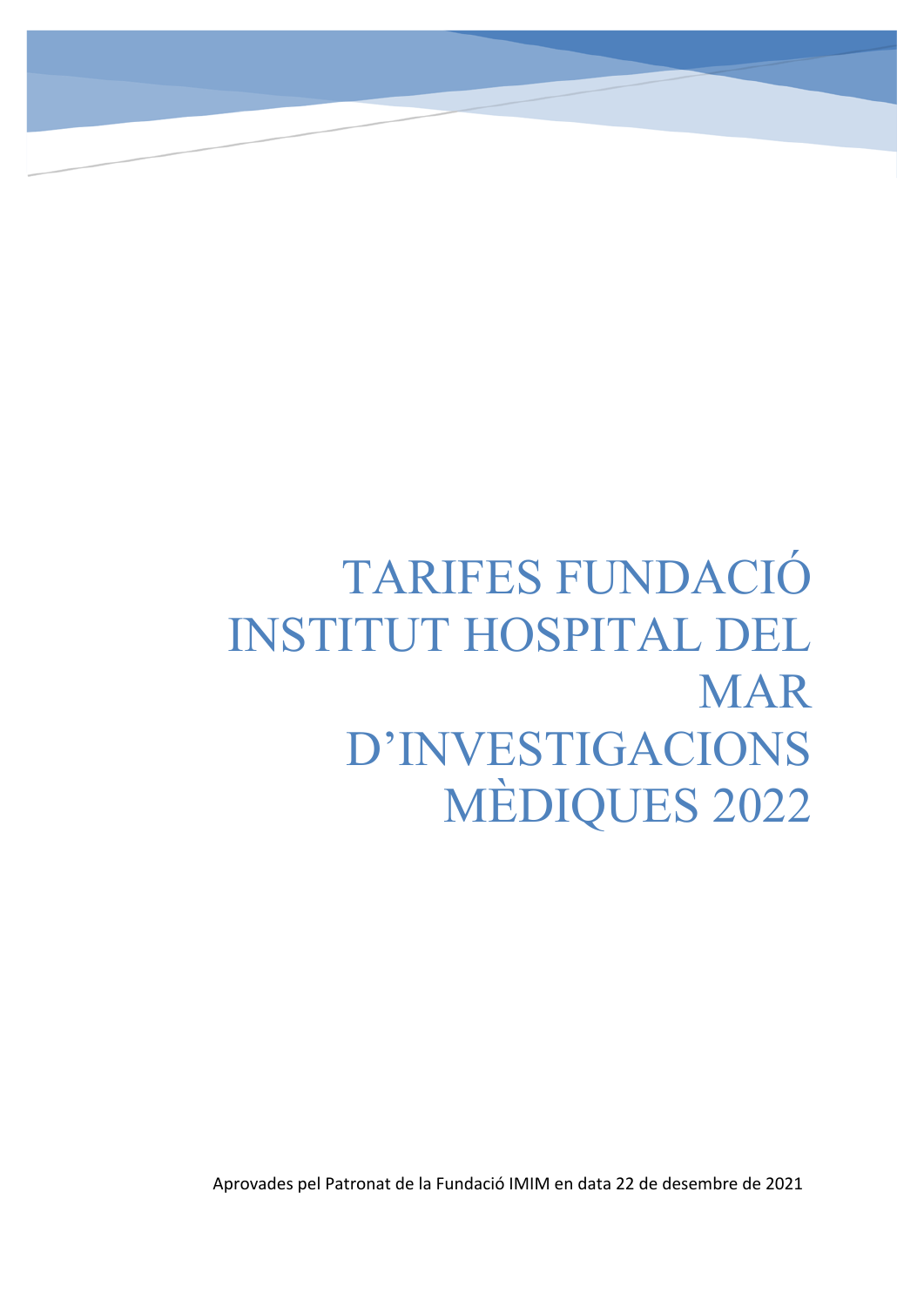



# **TARIFES SERVEIS CIENTIFICO-TÈCNICS:**

### **CULTIUS (CELL CULTURE SERVICE)**

| <b>Technical Description</b>              | <b>Internal</b><br>users | <b>CERCA</b><br>users | <b>Public</b><br>users | <b>Private</b><br>users |
|-------------------------------------------|--------------------------|-----------------------|------------------------|-------------------------|
| <b>Media</b>                              |                          |                       |                        |                         |
| D-MEM non-supplemented                    | 4,33€                    | 5,62€                 | 7,31€                  | 14,62€                  |
| D-MEM complete, without FBS               | 9,54€                    | 12,40€                | 16,12€                 | 32,24€                  |
| D-MEM complete, +10% FBS                  | 27,35€                   | 35,56€                | 46,23€                 | 92,45€                  |
| RPMI non-supplemented                     | 4,33€                    | 5,62€                 | 7,31€                  | 14,62€                  |
| RPMI complete, without FBS                | 9,54€                    | 12,40€                | 16,12€                 | 32,24€                  |
| RPMI complete, +10% FBS                   | 27,35€                   | 35,56€                | 46,23€                 | 92,45€                  |
| D-MEM F12 non-supplemented                | 4,33€                    | 5,62€                 | 7,31€                  | 14,62€                  |
| D-MEM F12 complete, without<br><b>FBS</b> | 9,54€                    | 12,40€                | 16,12€                 | 32,24€                  |
| D-MEM F12 complete, +10% FBS              | 27,35€                   | 35,56€                | 46,23€                 | 92,45€                  |
| <b>Supplements</b>                        |                          |                       |                        |                         |
| FBS non-inactivated (500 ml)              | 125,33€                  | 162,92€               | 211,80€                | 423,60€                 |
| FBS inactivated (500 ml)                  | 143,20€                  | 186,16€               | 242,01€                | 484,03€                 |
| FBS Aliquots (50 ml)                      | 17,07€                   | 22,19€                | 28,85€                 | 57,71€                  |
| Sodium pyruvate (100ml)                   | $3,36 \in$               | 4,36€                 | 5,67€                  | 11,34€                  |
| Sodium pyruvate (6ml)                     | $0,53 \in$               | $0,68 \in$            | 0,89€                  | 1,78€                   |
| Glutamine (100ml)                         | 11,46€                   | 14,89€                | 19,36€                 | 38,72€                  |
| Glutamine (6ml)                           | 1,05€                    | $1,37 \in$            | 1,78€                  | 3,56€                   |
| Pen/Strep (100ml)                         | 7,44€                    | 9,67€                 | 12,57€                 | 25,13€                  |
| Pen/Strep (6ml)                           | 0,79€                    | $1,03 \in$            | $1,34 \in$             | 2,67€                   |
| <b>Occupancy of Biosafety cabinets</b>    |                          |                       |                        |                         |
| Price / hour reserved                     | $0,00 \in$               | 45,00€                | 58,50€                 | 117,00€                 |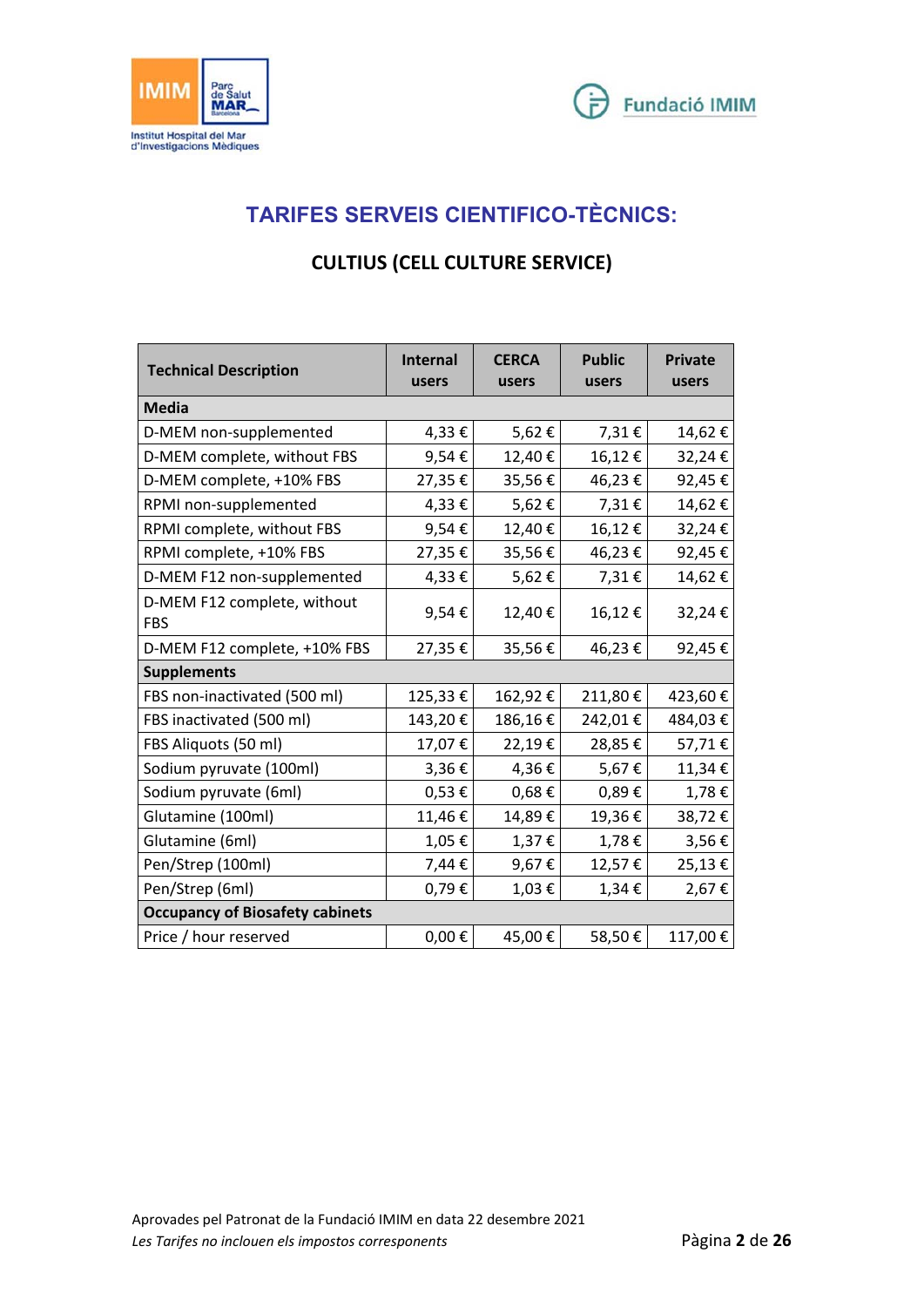



# **CRIOPRESERVACIÓ I PROCESSAMENT DE MOSTRES (CRYOPERSERVATION AND SAMPLE PROCESSING)**

| <b>Technical Description</b>                                                                   | <b>Internal</b><br>users | <b>CERCA</b><br>users | <b>Public</b><br>users | <b>Private</b><br>users |
|------------------------------------------------------------------------------------------------|--------------------------|-----------------------|------------------------|-------------------------|
| Sample coding                                                                                  |                          |                       |                        |                         |
| Standard code                                                                                  | $0,11 \in$               | $0,15 \in$            | $0,19 \in$             | $0,37 \in$              |
| Criovial code                                                                                  | $0,23 \in$               | $0,27 \in$            | $0,33 \in$             | $0,66 \in$              |
| Sample custody                                                                                 |                          |                       |                        |                         |
| Criovial box (-80°C)                                                                           | $5,0 \in$                | 5,9€                  | 12,8€                  | 25,6€                   |
| Paxgene/EDTA/ other tube box (-80ºC)                                                           | 12,4 €                   | 14,9€                 | 64,1€                  | 128,1€                  |
| Micronic type box(-80ºC)                                                                       | $1,8 \in$                | 2,2€                  | $5,3 \in$              | 10,7€                   |
| FFPE block (10 units)                                                                          | $2,3 \in$                | $2,8 \in$             | $3,3 \in$              | $6,6 \in$               |
| FFPE slides (25 units)                                                                         | $2,3 \in$                | $2,8 \in$             | $3,3 \in$              | $6,6 \in$               |
| Sample collection management<br>(reception, register in MARBiobanc data<br>base) $\epsilon$ /h | 28,5€                    | 34€                   | 41€                    | 86€                     |

*Consult prices for other samples/formats* 

| <b>Sample Processing</b>                                   |           |        |           |           |  |  |
|------------------------------------------------------------|-----------|--------|-----------|-----------|--|--|
| Histological slide IHC (OCT/FFPE)                          | $0,9 \in$ | 2,3€   | $3,0 \in$ | 4,5 €     |  |  |
| Histological slide tube (for DNA<br>extraction)            | $1,4 \in$ | 2,9€   | $3,8 \in$ | 5,8€      |  |  |
| Histological slide tube (for RNA<br>extraction)            | $2,7 \in$ | 4,6€   | $6,0 \in$ | $9,3 \in$ |  |  |
| FFPE Tissue block preparation from<br>fresh tissue         | $3,1 \in$ | 4,0€   | 5,2€      | 8,0€      |  |  |
| H&E staining/per slide                                     | $1,5 \in$ | 4,2€   | $5,5 \in$ | 8,4€      |  |  |
| <b>Biobanking advice</b>                                   |           |        |           |           |  |  |
| Biobanking advice (hour)                                   | 28,5€     | 34€    | 41€       | 86€       |  |  |
| <b>Separation of blood components</b>                      |           |        |           |           |  |  |
| Blood processing and aliquoting (sera or<br>plasma) 1 case | 3,01€     | 4,5€   | $5,4 \in$ | $9,1 \in$ |  |  |
| PBMCs Purification and freezing (Price /<br>case)          | 39,4€     | 48,5€  | 58,2€     | 96,9€     |  |  |
| Blood aliquoting for RNA extraction                        | 2,6 €     | 3,50€  | 4,20€     | 7,00€     |  |  |
| Sample aliquot                                             |           |        |           |           |  |  |
| Plate aliquot of nucleic acids/others                      | 99,1€     | 128,8€ | 167,5€    | 257,7€    |  |  |
| Tube aliquot of nucleic acids/others                       | 1,6€      | 2,1€   | $2,7 \in$ | 4,2€      |  |  |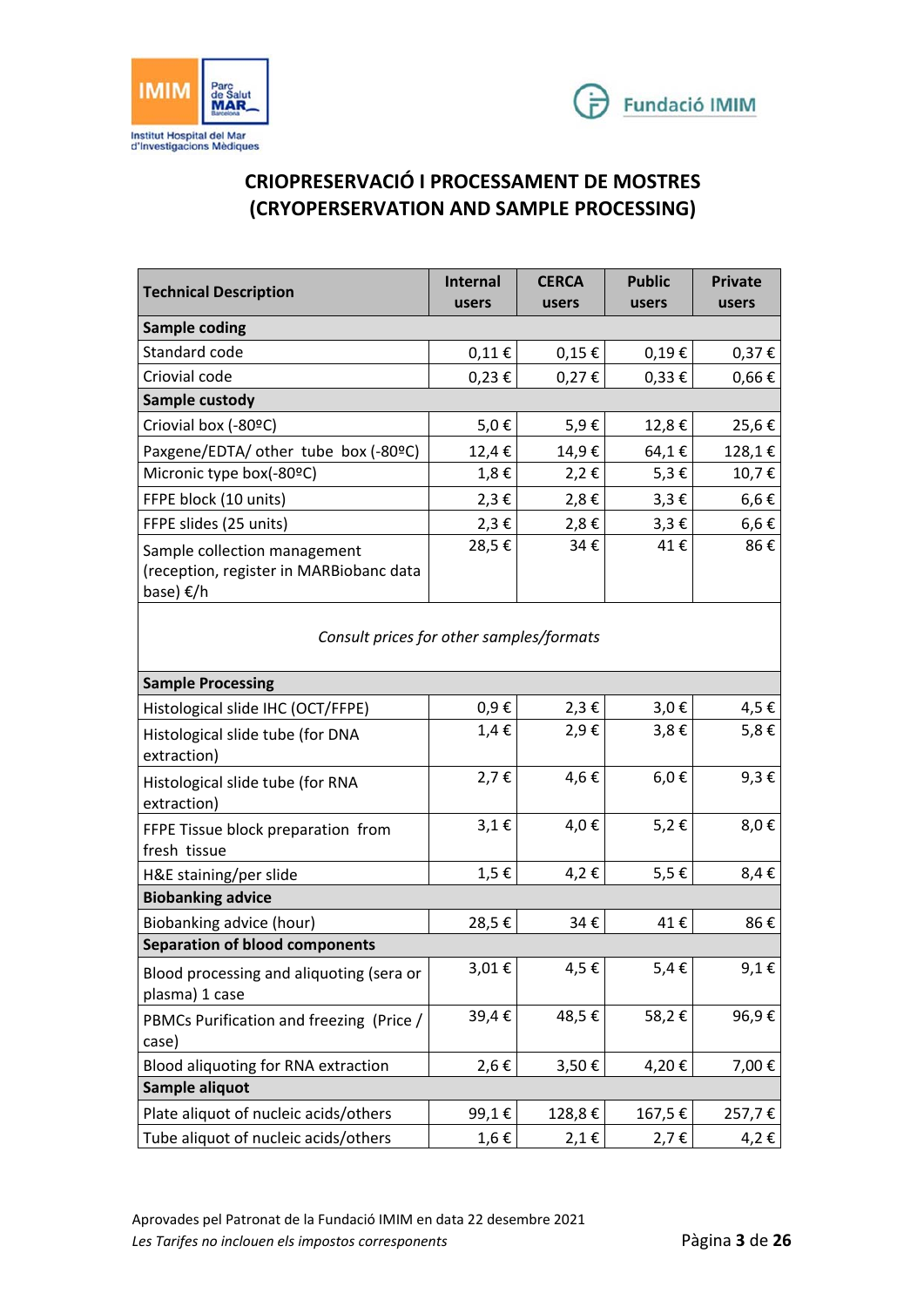



| 1 shipping box (40x40x40cm) with 10kg<br>dry ice (Peninsular shipping) | 47 €   | 56€ | 61 € | 112€  |
|------------------------------------------------------------------------|--------|-----|------|-------|
| 1 shipping box (40x40x40cm) with 20kg<br>dry ice (Peninsular shipping) | 74 € i | 83€ | 88€  | 166 € |

#### **MARGenomics**

| <b>Technical Description</b>    | Internal<br>users | <b>CERCA</b><br>users | <b>Public users</b> | <b>Private</b><br>users |
|---------------------------------|-------------------|-----------------------|---------------------|-------------------------|
| <b>EXTRACCIÓ AN</b>             |                   |                       |                     |                         |
| Cell free DNA Isolation         | 20,30€            | 24,36€                | 30,45€              | 40,60€                  |
| <b>CF total Nucleic Acid</b>    | 26,97€            | 32,36€                | 40,46€              | 53,95€                  |
| FFPE DNA/RNA                    | 21,91€            | 26,29€                | 32,86€              | 43,81€                  |
| RNA extraction from whole blood | 11,20€            | 13,44 €               | 15,62€              | 24,03€                  |
| Extraction from plasma          | 9,45 $\epsilon$   | 11,34€                | 12,29€              | 22,68€                  |
| DNA extraction from whole blood | 6,21€             | 7,45€                 | 8,07€               | 14,90€                  |
| RNA extraction from PAXGene     | 30€               | 36€                   | 39€                 | 72€                     |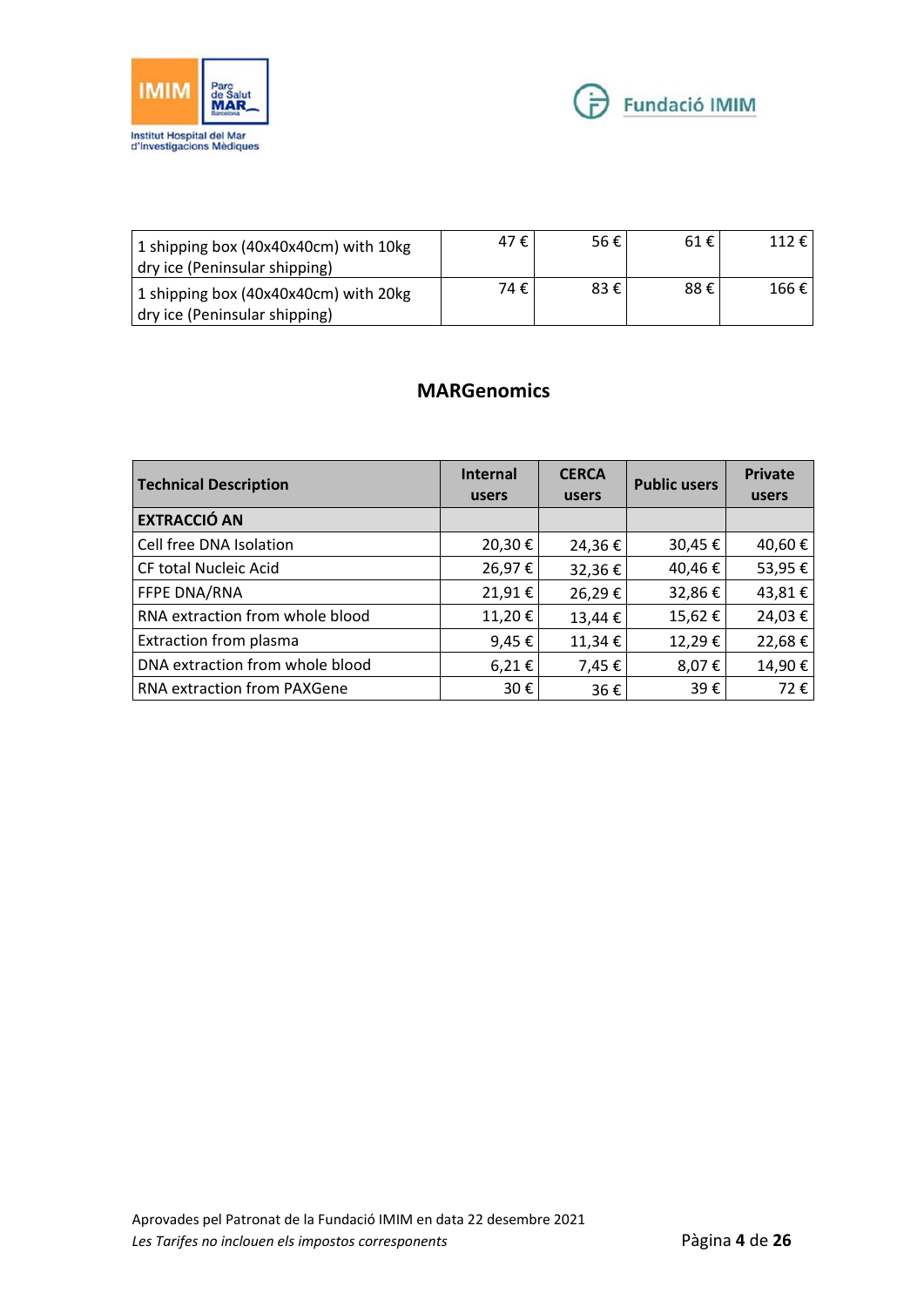



| <b>Technical Description</b>                                                  | <b>Internal</b><br>users | <b>CERCA</b><br>users | <b>Public</b><br>users | <b>Private</b><br>users |
|-------------------------------------------------------------------------------|--------------------------|-----------------------|------------------------|-------------------------|
| <b>Next Generation Sequencing (NGS)</b>                                       |                          |                       |                        |                         |
| RNA Seq PolyA Capture (24 pack, sample price)<br><b>Library Preparation</b>   | 94€                      | 113€                  | 124€                   | 155€                    |
| RNA Seq Globin/rRNA Depletion (24 pack, sample<br>price) Library Preparation  | 157€                     | 188€                  | 207€                   | 258€                    |
| RNA Seq Globin/rRNA Depletion (96 pack, sample<br>price) Library Preparation  | 141€                     | 169€                  | 186€                   | 232€                    |
| RNA Exome_FFPE_3plex (96 pack, sample price)<br><b>Library Preparation</b>    | 144€                     | 173€                  | 191€                   | 238€                    |
| RNA Exome FFPE 1plex (96 pack, sample price)<br><b>Library Preparation</b>    | 243€                     | 292€                  | 321€                   | 401€                    |
| SmallRNA Seq (24 pack, sample price) Library<br>Preparation                   | 128€                     | 153€                  | 169€                   | 211€                    |
| SmallRNA Seq_low input (serum/plasma) (24 pack,<br>sample price) Library Prep | 252€                     | 302€                  | 333€                   | 416€                    |
| SmallRNA Seq_low input (serum/plasma) (96 pack,<br>sample price) Library Prep | 139€                     | 167€                  | 184€                   | 230€                    |
| Exome Sequencing (96 pack, sample price) Library<br>Preparation               | 126€                     | 152€                  | 167€                   | 208€                    |
| 16S/ITS panel_1 region (24 pack, sample price)<br><b>Library Preparation</b>  | 104€                     | 125€                  | 138€                   | 172€                    |
| 16S/ITS panel_3 regions (24 pack, sample price)<br>Library Preparation        | 124€                     | 149€                  | 163€                   | 204€                    |
| 16S/ITS panel_1 region (96 pack, sample price)<br><b>Library Preparation</b>  | 68€                      | 82€                   | 90€                    | 112€                    |
| 16S/ITS panel 3 regions (96 pack, sample price)<br><b>Library Preparation</b> | 74€                      | 88€                   | 97€                    | 122€                    |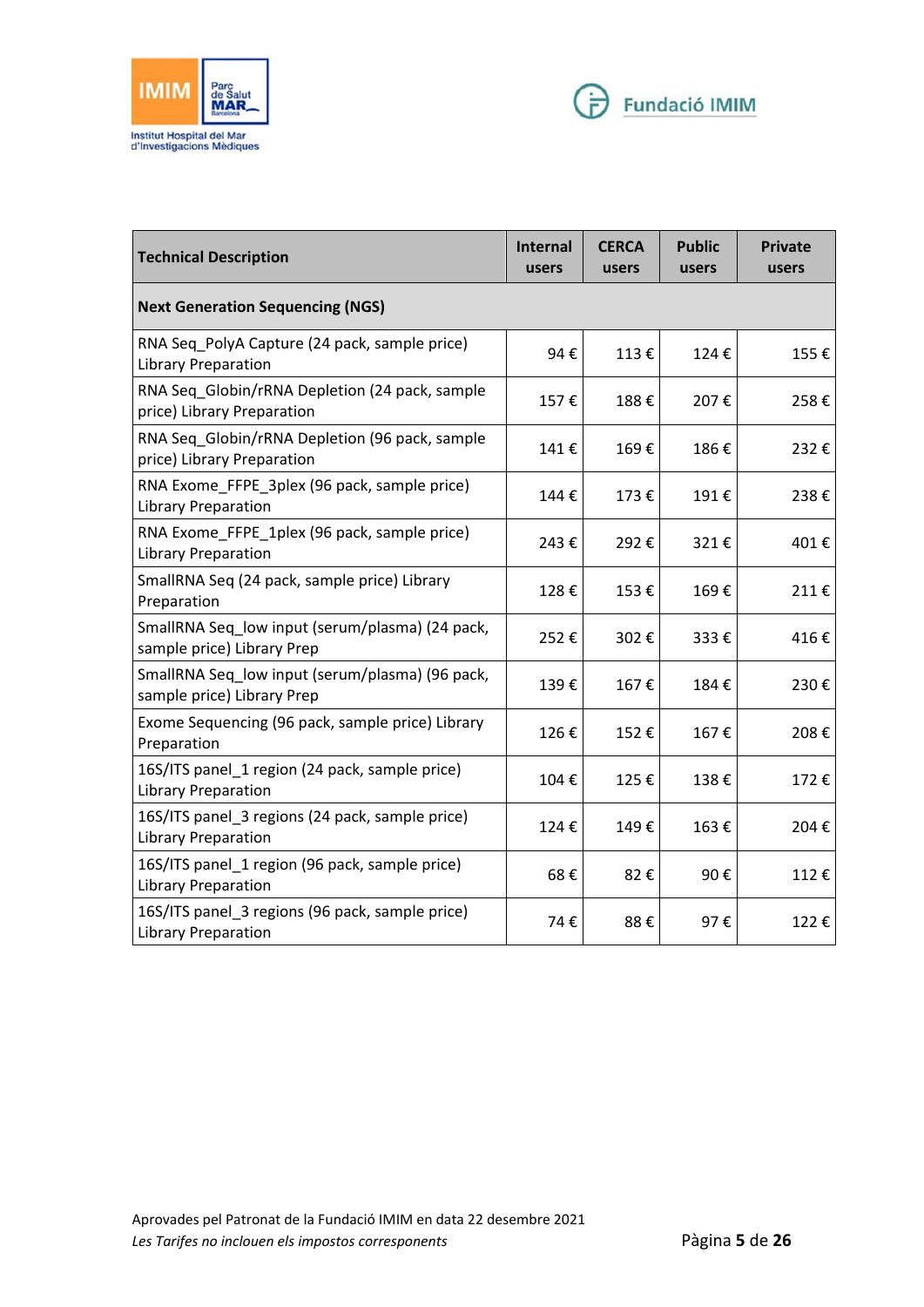



| <b>Expression Microarrays (Human/Mouse/Rat)</b>                                 |      |      |      |        |
|---------------------------------------------------------------------------------|------|------|------|--------|
| Clariom D_Standard protocol (WT Plus, Affymetrix)<br>(per unit, sample price)   | 451€ | 541€ | 595€ | 744€   |
| Clariom D_WT Pico protocol (Affymetrix) (per unit,<br>sample price)             | 464€ | 557€ | 612€ | 766€   |
| Clariom D_Standard protocol (WT Plus, Affymetrix)<br>(10 pack, sample price)    | 392€ | 470€ | 517€ | 647€   |
| Clariom D_WT Pico protocol (Affymetrix) (12 pack,<br>sample price)              | 394€ | 473€ | 520€ | 650€   |
| Clariom D_FFPE protocol (NuGEN) (12 pack, sample<br>price)                      | 523€ | 628€ | 691€ | 863€   |
| Clariom D_One Direct (NuGEN) (12 pack, sample<br>price)                         | 612€ | 735€ | 808€ | 1.010€ |
| Clariom S_Standard protocol (WT Plus, Affymetrix)<br>(per unit, sample price)   | 308€ | 370€ | 407€ | 508€   |
| Clariom S_3'IVT Pico protocol (Affymetrix) (per unit,<br>sample price)          | 321€ | 385€ | 424€ | 530€   |
| Clariom S Standard protocol (WT Plus, Affymetrix)<br>(10 pack, sample price)    | 225€ | 270€ | 297€ | 371€   |
| Clariom S_3'IVT Pico protocol (Affymetrix) (12 pack,<br>sample price)           | 232€ | 278€ | 306€ | 383€   |
| Clariom S_FFPE protocol (NuGEN) (12 pack, sample<br>price)                      | 378€ | 453€ | 499€ | 624€   |
| Clariom S_One Direct (NuGEN) (12 pack, sample<br>price)                         | 467€ | 560€ | 616€ | 770€   |
| Gene 2.0 ST_Standard protocol (WT Plus, Affymetrix)<br>(per unit, sample price) | 410€ | 492€ | 541€ | 677€   |
| Gene 2.0 ST_Standard protocol (WT Plus, Affymetrix)<br>(10 pack, sample price)  | 405€ | 486€ | 535€ | 668€   |
| Gene 2.0 ST WT Pico protocol (Affymetrix) (12 pack,<br>sample price)            | 423€ | 508€ | 558€ | 698€   |
| Gene 2.0 ST_FPE protocol (NuGEN) (12 pack, sample<br>price)                     | 479€ | 575€ | 633€ | 791€   |
| Gene 2.0 ST_One Direct (NuGEN) (12 pack, sample<br>price)                       | 568€ | 682€ | 750€ | 938€   |
| miRNA 4.0_Standard protocol (Affymetrix) (per unit,<br>sample price)            | 407€ | 488€ | 537€ | 672€   |
| miRNA 4.0_Standard protocol (Affymetrix) (10 pack,<br>sample price)             | 350€ | 420€ | 462€ | 578€   |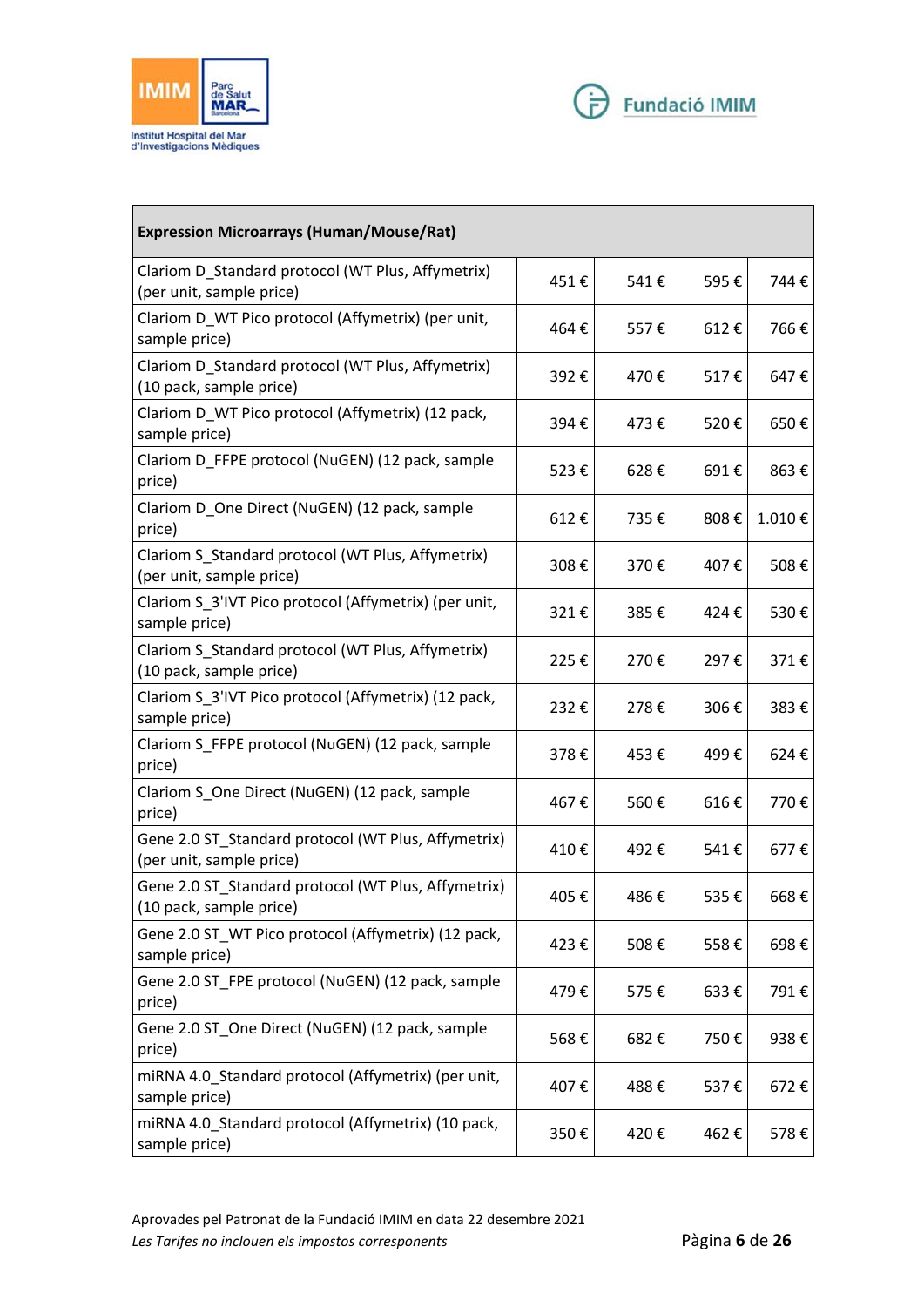



| <b>Genomic Microarrays</b>                                    |           |           |           |           |
|---------------------------------------------------------------|-----------|-----------|-----------|-----------|
| CytoScan HD (Human) (24 pack, sample price)                   | 437€      | 524€      | 577€      | 721€      |
| CytoScan 750K (Human) (24 pack, sample price)                 | 273€      | 328€      | 360€      | 450€      |
| OncoScan CNV Plus for FFPE (Human) (22 pack, sample<br>price) | 579€      | 695€      | 764€      | 955€      |
| OncoScan CNV for FFPE (Human) (22 pack, sample price)         | 479€      | 575€      | 632€      | 790€      |
| <b>Quantitative Real-Time RT-PCR (qPCR)</b>                   |           |           |           |           |
| Individual Tagman assays (10 assays, 20 samples)              | 2.125€    | 2.550€    | 2.805€    | 4.250€    |
| Taqman Low Density Arrays (TLDA) (32 assays, 40<br>samples)   | 7.397€    | 8.876€    | 9.764€    | 14.794€   |
| <b>Quality and quantiy sample checking</b>                    |           |           |           |           |
| DNA or RNA_Nanodrop quantification (per sample)               | 1,0€      | 1,2€      | $1,3 \in$ | $3,0 \in$ |
| dsDNA_Qubit quantification (per sample)                       | $3,3 \in$ | $3,9 \in$ | $4,3 \in$ | $9,8 \in$ |
| RNA_Qubit quantification (per sample)                         | $3,1 \in$ | $3,7 \in$ | $4,1 \in$ | $9,4 \in$ |
| miRNAs_Qubit quantification (per sample)                      | 3,1€      | $3,7 \in$ | 4,0€      | 9,2€      |
| RNA_Bioanalyzer 2100_Nano Chip (1_12 samples)                 | 43€       | 51,3€     | 56,4€     | 128,2€    |
| RNA Bioanalyzer 2100 Pico Chip (1 11 samples)                 | 45€       | 54,6€     | 60,0€     | 136,4€    |
| DNA_Bioanalyzer 2100_HS DNA Chip (1-11 samples)               | 68€       | 82,1€     | 90,3€     | 205,3€    |
| DNA Bioanalyzer 2100 DNA1000 Chip (1 12 samples)              | 44€       | 52,2€     | 57,4€     | 130,6€    |
| DNA_Agarose gel (1-10 samples)                                | 19€       | 22,3€     | 24,5€     | 55,8€     |
| Consult prices for other applications or species              |           |           |           |           |
| All processing prices include initial sample quality checking |           |           |           |           |

Aprovades pel Patronat de la Fundació IMIM en data 22 desembre 2021 *Les Tarifes no inclouen els impostos corresponents* Pàgina **7** de **26**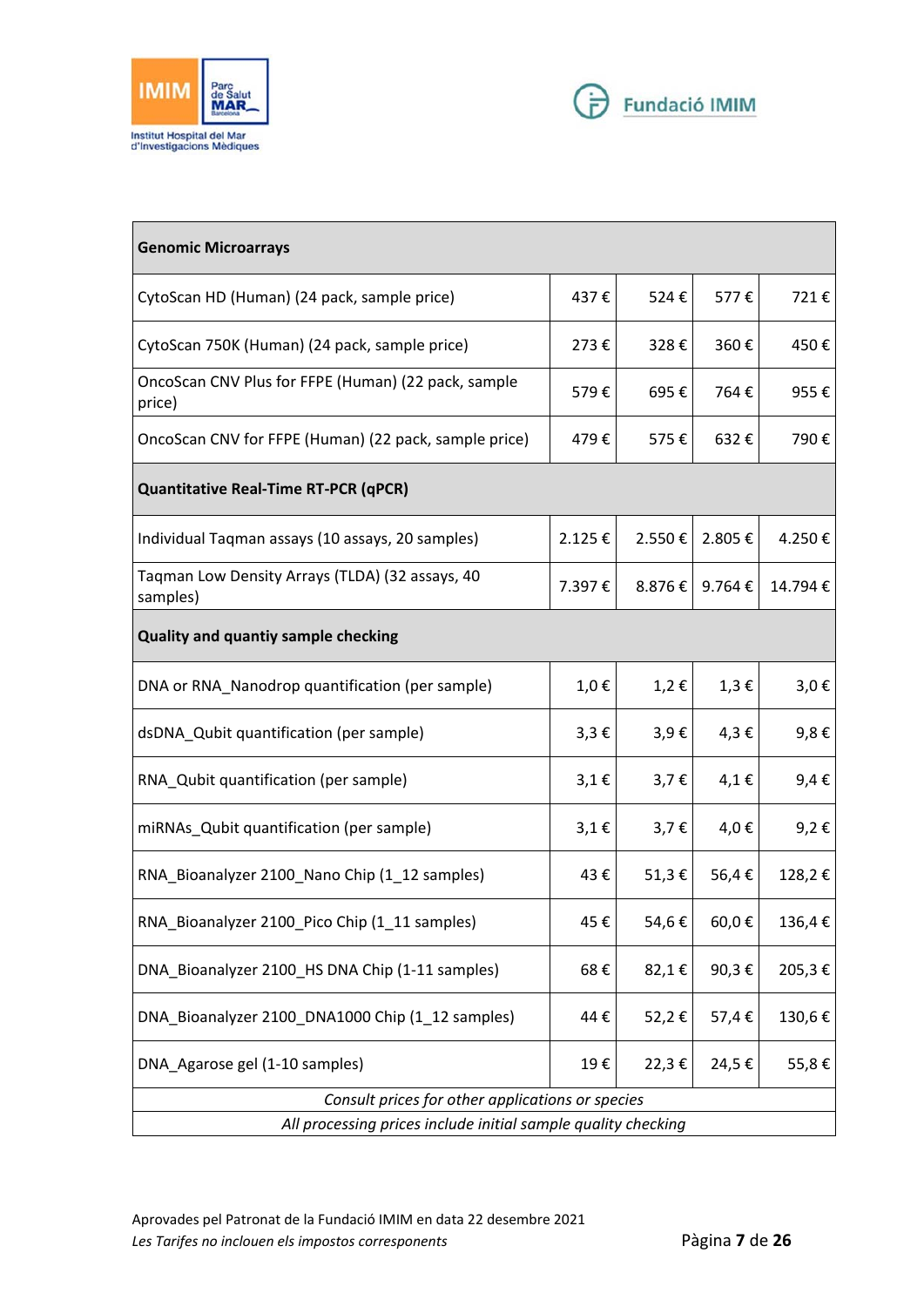



| Data Analysis                                                                             | <b>Internal</b><br>users | <b>CERCA</b><br>users | <b>Public</b><br>users | <b>Private</b><br>users |
|-------------------------------------------------------------------------------------------|--------------------------|-----------------------|------------------------|-------------------------|
| Basic expression (array, RNAseq or qPCR) data<br>analysis (per experiment of ≤10 samples) | 232€                     | 348€                  | 383€                   | 464€                    |
| Basic expression (array, RNAseq or qPCR) data<br>analysis (per experiment of >10 samples) | 290€                     | 435 €                 | 479€                   | 580€                    |
| CytoScan, SNP 6.0 or OncoScan array data<br>analysis (per sample)                         | 58€                      | 87€                   | 96€                    | $116 \text{ } \in$      |
| Consultancy/other omics data analysis (per hour)                                          | 29€                      | 44€                   | 48€                    | 58€                     |

# **ASSESSORAMENT METODOLÒGIC EN INVESTIGACIÓ BIOMÈDICA (Consulting Service on Methodology for Biomedical Research)**

| Data Analysis                                                       | <b>Internal</b> | <b>CERCA</b> | <b>Public</b> | <b>Private</b> |
|---------------------------------------------------------------------|-----------------|--------------|---------------|----------------|
|                                                                     | users           | users        | users         | users          |
| Consulting Service on Methodology for<br><b>Biomedical Research</b> | 29€             | 44 €         | 48€           | 58€            |

#### **MARBiobanc**

| <b>Sample type (cession)</b> | <b>Internal users</b> | <b>Public users</b> | <b>Private users</b> |
|------------------------------|-----------------------|---------------------|----------------------|
| Sera (1mL)                   | $0,83 \in$            | 17,19€              | 29,65€               |
| Plasma (1mL)                 | $0,83 \in$            | 17,19€              | 29,65€               |
| Urine (1mL)                  | $0,83 \in$            | 16,43€              | 21,85€               |
| DNA sample                   | 8,79€                 | 25,15€              | 91,42€               |
| Paraffin tissue sample       | $1,5 \in$             | 6€                  | 12€                  |
| OCT tissue sample            | $1,5 \in$             | 6€                  | 12€                  |
| Swap/smear                   | $0,83 \in$            | 3,99€               | 7,99€                |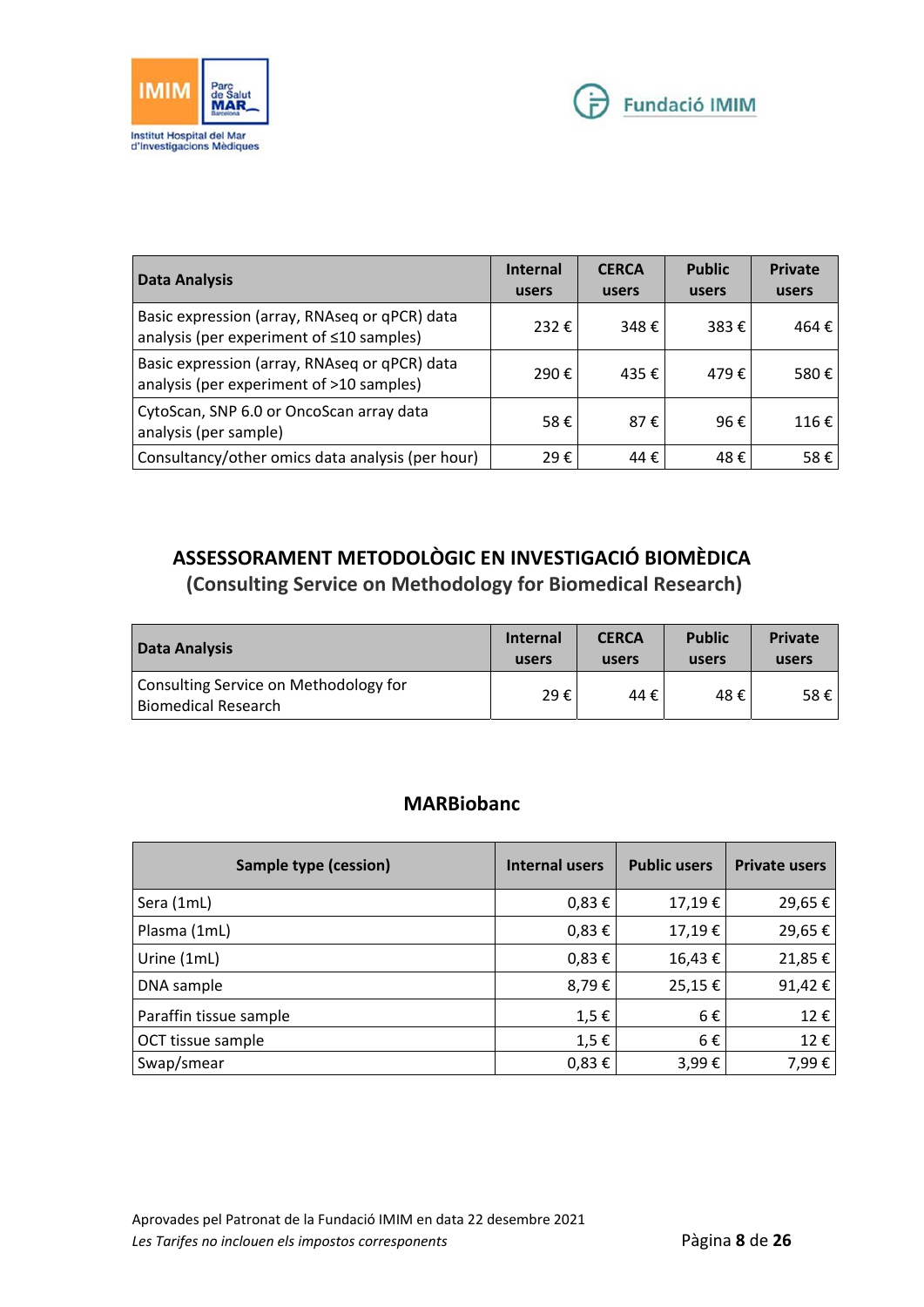



## **EQUIPAMENT BIOLUMINESCÈNCIA/FLUORESCÈNCIA (IVIS) BIOLUMINISCENCE/FLUORESCENCE EQUIPMENT**

| Technical concept                                                  | <b>Internal</b> | <b>CERCA</b> | <b>Public</b> | <b>Private</b>     |
|--------------------------------------------------------------------|-----------------|--------------|---------------|--------------------|
|                                                                    | users           | users        | users         | users              |
| Use of IVIS animal experimentation as self-service<br>(price/hour) | 22,10 €         | 39,78€       |               | 51,71 €   103,43 € |

#### **SERVEIS CONVINGUTS O DISCRECIONALS SERVICES UNDER AGREEMENT OR DISCRETIONARY**

| <b>Technical Description</b>                                             | <b>Internal</b><br>users | <b>CERCA</b><br>users | <b>Public</b><br>users | <b>Private</b><br>users |  |  |
|--------------------------------------------------------------------------|--------------------------|-----------------------|------------------------|-------------------------|--|--|
| <b>Laboratories</b>                                                      |                          |                       |                        |                         |  |  |
| Radioactive Facility self-service (price/day)                            | $0,00 \in$               | 270,00€               | 351,00€                | 702,00€                 |  |  |
| Dark room - Film processor self service (price/day)                      | $0,00 \in$               | 7,50€                 | 9,75€                  | 19,50€                  |  |  |
| Histology room - Microtomy and sample<br>processing (price/day)          | $0,00 \in$               | 270,00€               | 351,00€                | 702,00€                 |  |  |
| Research Laboratory self service<br>(price/hour/person)                  | $0,00 \in$               | 45,00€                | 59,50€                 | 117,00€                 |  |  |
| <b>Equipment</b>                                                         |                          |                       |                        |                         |  |  |
| Transmitted light microscope (price/hour)                                | $0,00 \in$               | 25,00€                | 32,50€                 | 65,00€                  |  |  |
| Fluorescence Microscope (price/hour)                                     | $0,00 \in$               | 35,00€                | 45,50€                 | 91,00€                  |  |  |
| Simple equipment (price/hour)                                            | $0,00 \in$               | 30,00€                | 39,00€                 | 78,00€                  |  |  |
| Complex equipment (price/hour)                                           | $0,00 \in$               | 40,00€                | 52,00€                 | 104,00€                 |  |  |
| Technical assistance (price/hour)                                        | 29,00€                   | 44,00€                | 48,00€                 | 58,00€                  |  |  |
| <b>Special Services</b>                                                  |                          |                       |                        |                         |  |  |
| Consulting/reporting special tasks (price/hour)                          | 29,00€                   | 44,00€                | 48,00€                 | 58,00€                  |  |  |
| Analytical processing without consumables<br>(price/hour)                | 29,00€                   | 44,00€                | 48,00€                 | 58,00€                  |  |  |
| Human sample processing without consumables<br>(price/hour)              | 29,00€                   | 44,00€                | 48,00€                 | 58,00€                  |  |  |
| Basic consumables for analytical/preparation<br>processing (price/assay) | 1,00€                    | 1,30€                 | 1,70€                  | 3,40€                   |  |  |